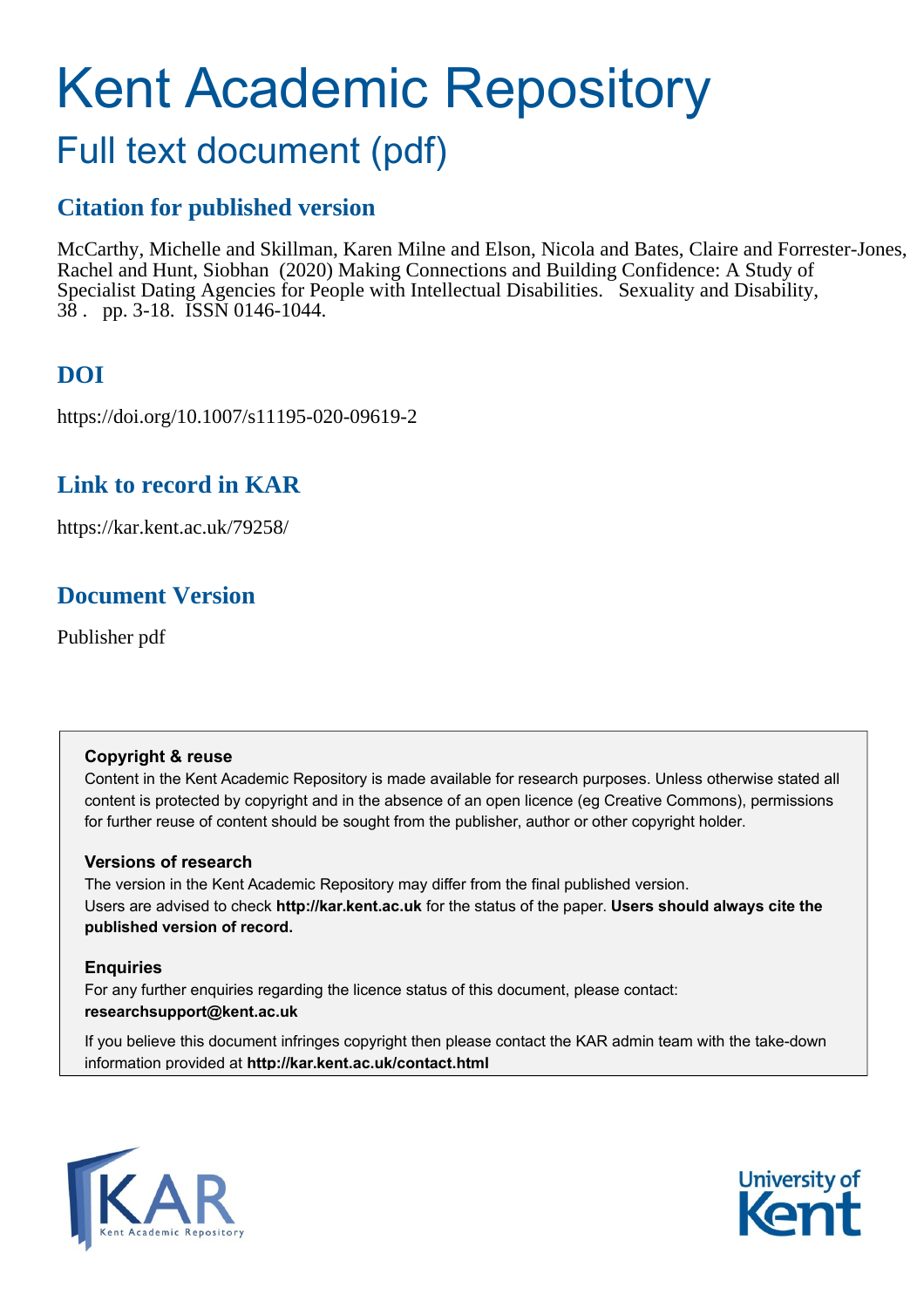**ORIGINAL PAPER**



#### **Making Connections and Building Confdence: A Study of Specialist Dating Agencies for People with Intellectual Disabilities**

MichelleMcCarthy<sup>1</sup> <sup>1</sup> · Karen Milne Skillman<sup>1</sup> · Nicola Elson<sup>1</sup> · Claire Bates<sup>1</sup> · **Rachel Forrester‑Jones2 · Siobhan Hunt1**

Published online: 13 February 2020 © The Author(s) 2020

#### **Abstract**

Dating agencies are a small, but growing sector of social care provision for people with intellectual disabilities. The research reported here is the frst to explore, with 10 specialist agencies in the UK, why they were set up, how they operate, the barriers and problems they encounter and their success or otherwise in facilitating relationships for people with intellectual disabilities. A strong case is made for the proliferation of such services.

**Keywords** Dating · Intellectual disabilities · United Kingdom

#### **Introduction**

Historically, it was difcult for adults with intellectual disabilities to form relationships of their own choosing [1, 2]. Negative attitudes towards their suitability for, and capabilities regarding, relationships and sexuality led to eugenic practices such as institutionalization (including segregated living), forced abortion and compulsory sterilization in many countries around the world  $[3, 4]$ . Adults with intellectual disabilities were simply not considered to have the same emotional, psychological or social needs for self-fulflment as other people [5] leading to a denial of their human right to express their sexuality in any form [6].

Although there have been improvements in recent years, many people with intellectual disabilities remain sexually disenfranchised [7]. The lack of importance attached to the potential for them to experience personal fulflment through intimate relationships is, it has been argued, part of a larger problem: that of simply not recognizing the importance of pleasure in people's lives more generally, be it from food, music, clothes or any other

 $\boxtimes$  Michelle McCarthy M.McCarthy@kent.ac.uk

*Disclaimer*: The views expressed in this paper are those of the authors and not necessarily those of the NIHR School for Social Care Research or the Department of Health, NIHR or NHS.

<sup>&</sup>lt;sup>1</sup> Tizard Centre, University of Kent, Canterbury, UK

<sup>&</sup>lt;sup>2</sup> Department of Social and Policy Sciences, University of Bath, Bath, UK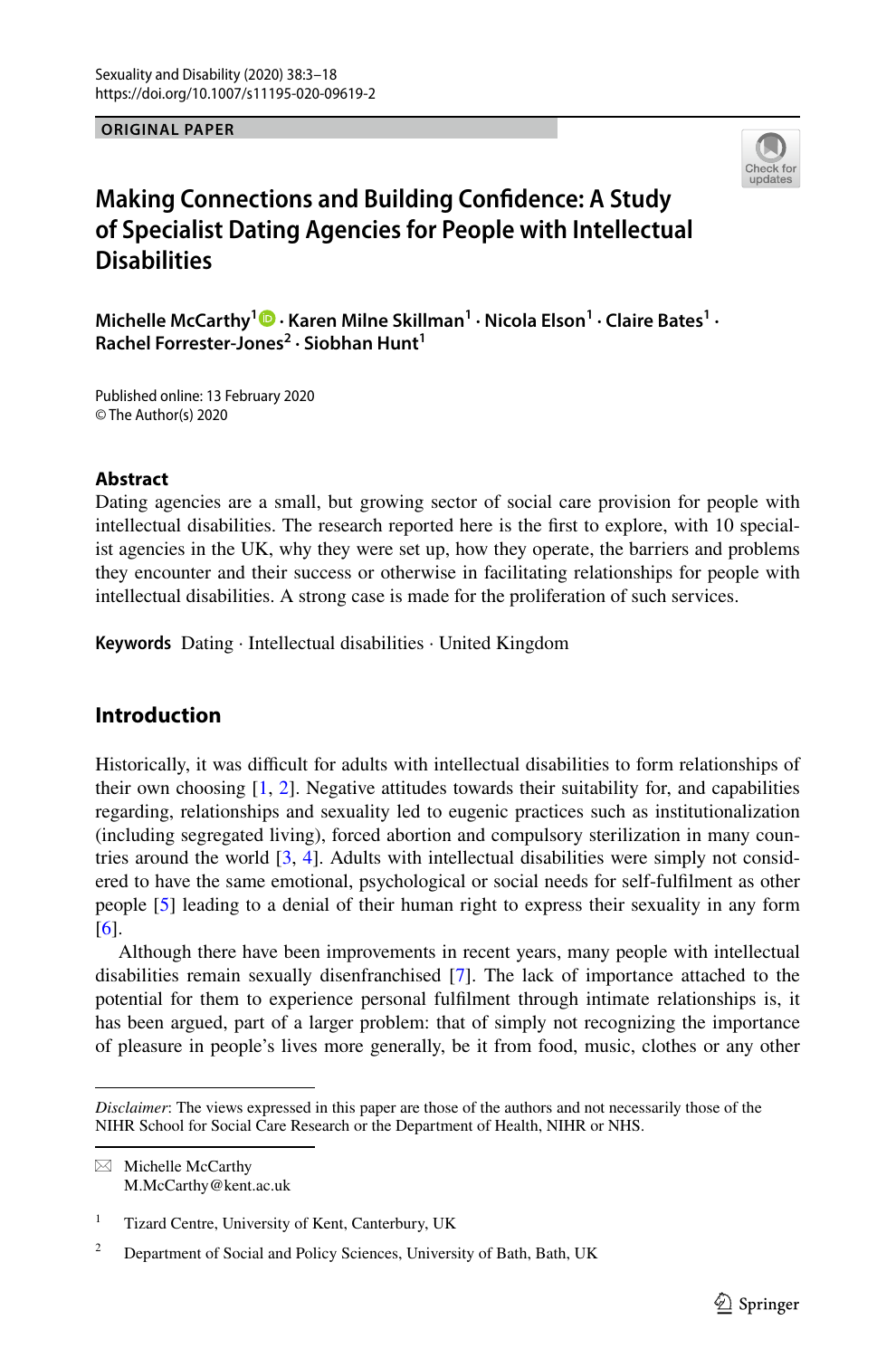measure of quality of life [8]. Salt et al. [9] state that intellectual disability "remains a risk factor for failing to achieve both the social and psychological transitions associated with adulthood" and this is signifcant because there is a strong connection between the quality of social and personal relationships and good physical and mental health [10].

Romantic relationships are not the only kind which are difficult to achieve. Platonic ones too can be elusive: evidence suggests that, compared to the general population, more people with intellectual disabilities report having no or very few friends [e.g. 11, 12] and also higher rates of peer bullying, peer abuse and social exclusion [13].

Currently, the rights of people with intellectual disabilities to develop relationships are supported by law, by policies and by guidance. Yet in a recent National Development Team for Inclusion (NDTi) review of relationships for people with intellectual disabilities, Harflett and Turner [14] outlined the wide range of attitudinal and practical barriers people still faced. They also stated (p.14):

Most of the research has focused on identifying barriers and making recommendations rather than looking at what works to support people with learning disabilities to develop relationships.

The main aim of our research was to explore whether and how specialist dating agencies worked to support people with intellectual disabilities to form and maintain relationships.

#### **Literature Review**

#### **Mainstream Dating Agencies and Online Dating**

Modern dating agencies fulfll broadly the same function as traditional matchmakers i.e. third parties who have been bringing people together since antiquity [15]. In many diferent societies, religions and cultures, such formal matchmaking still occurs though much of the activity has now moved online [16].

Although actual agencies (i.e. with premises and staf who will meet personally with members) do still exist "a 'digital revolution' is underway in regards to dating, courtship and modern romance" [17, p. 271]. This means that today single people tend to look online for prospective partners. Millions of people use such services and through them they have a multitude of potential matches to choose from and can meet people far beyond their own social circles and localities. Whilst choice is generally considered a good thing, the apparently infnite possibilities ofered by online dating sites, such as *Tinder™*, can pose problems for its users, with some reporting being overwhelmed and with issues relating to addiction [18].

A key diference between online dating and more traditional forms of matchmaking, is that online dating relies predominantly on photographs and therefore physical attraction. Evidence suggests that although dating profles do have some limited verbal descriptions, people base their romantic decisions primarily on the accompanying photographs [19]. Whilst both men and women look for a partner they fnd physically attractive, empirical evidence going back decades [e.g. 20, 21] indicates that men report they value physical attractiveness in a potential long term partner more than women do [22].

Feminist and disability scholars have long argued that in a society which refects ableist views, people with disabilities, especially women, are signifcantly disadvantaged when it comes to being seen as potential romantic partners [23–25]. This poses an obvious problem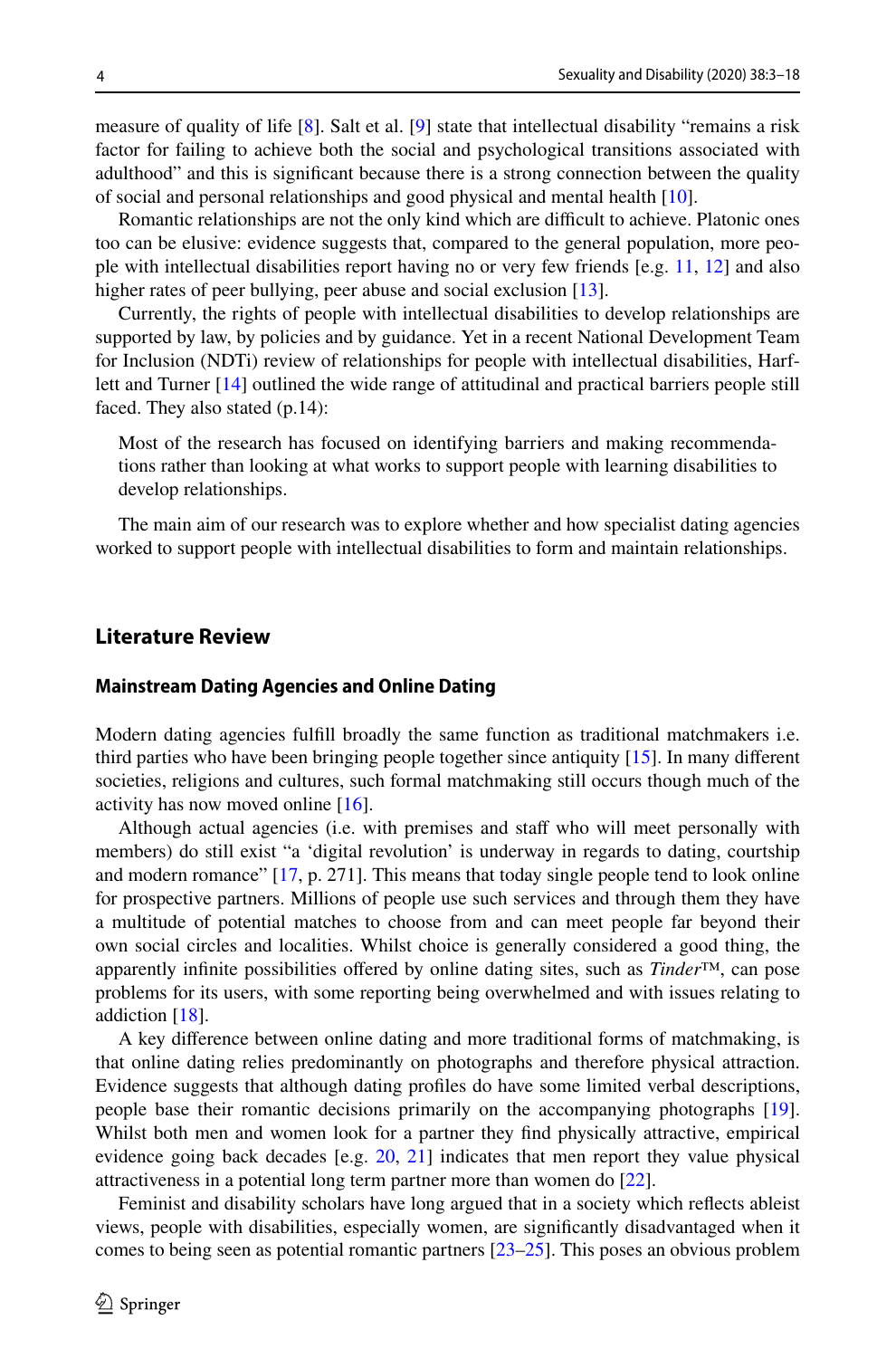for people with disabilities in presenting themselves on mainstream online dating sites. Not all people with intellectual disabilities have access to computers, mobile phones and social media [26] with which to engage in on-line dating experiences. But where they do, it is easy to see that not being considered conventionally attractive [27], can lead to disappointment as potential partners swipe past their photographs on online dating sites. In relation to women in particular, Araújo, Meira and Almeida [28, p. 419] conclude from their research across many countries that "Some appearance stereotypes… in the physical world follow [women] in the online world". Negative experiences, such as continually being passed over in favour of others, is known to be damaging to a person's sexual self-esteem, especially if they are already vulnerable [29] and can cause people to experience shame [30].

#### **Specialist Dating Agencies for People with Intellectual Disabilities**

It is not difficult to understand why many people with intellectual disabilities may seek formal help with fnding a relationship, given the disadvantaged position they start from (see above). Dating agencies are one obvious solution to the problem. Yet there are relatively few of them<sup>1</sup> and there is very little literature on dating agencies for people with intellectual disabilities. Three papers were found after extensive literature searches [31–33].

Both the Jenner and Gale papers [31, 32] report on the same dating agency: the *Relationship Support Service* (*RSS*), a pilot project set up by CONSENT, a sexuality support service run by the National Health Service (NHS) for people with intellectual disabilities in Hertfordshire, UK. The idea for the service came from service users asking for opportunities to meet new friends and potential partners. Jenner and Gale conducted a survey of the experiences and views of 150 service users, family carers and support staf/professionals: 70% of service users said they had few opportunities to meet partners, with 75% of parents and 96% of staff agreeing with that statement. When asked if they would use a friendship/dating agency, the response was overwhelmingly positive, with 82% of service users saying they would use one to fnd new friends and 78% to fnd a partner. Although parents of adults with intellectual disabilities are often assumed to be conservative in their attitudes to relationships, 98% of parents surveyed they would support their son and daughter to use the service to fnd friends and 70% to fnd a partner.

From the outset, Jenner and Gale report that the service was always more than an introduction agency. It provided education and ongoing support around sex and relationships, as well as workshops for parents and staff training. It was set up as a pilot project to run for a year. It did not continue in the longer term due to lack of funding, rather than any lack of members or lack of success in helping people form friendships and relationships. Indeed, lack of funds was reported as the biggest obstacle to the successful running of the project. Another major barrier, reported in both papers, was the gender imbalance of members: in the early months, 73% of members were male, 27% female [31] and towards the end of pilot project, this had barely changed to 71% male and 29% female [32].

Jones [33] reports on the establishment of the *Mates 'n' Dates* agency in Oxfordshire, UK. It was run along very similar lines to *RSS*, in that it ofered ongoing support and educational workshops, as well as matching individuals. It difered in two ways from *RSS*, in

<sup>&</sup>lt;sup>1</sup> There is no known register of dating agencies for people with intellectual disabilities in the UK, so exact numbers are unknown. However, after extensive online searching and utilising existing networks and contacts in the feld, we are confdent in saying there were a total of 11 in the UK at the time of this research.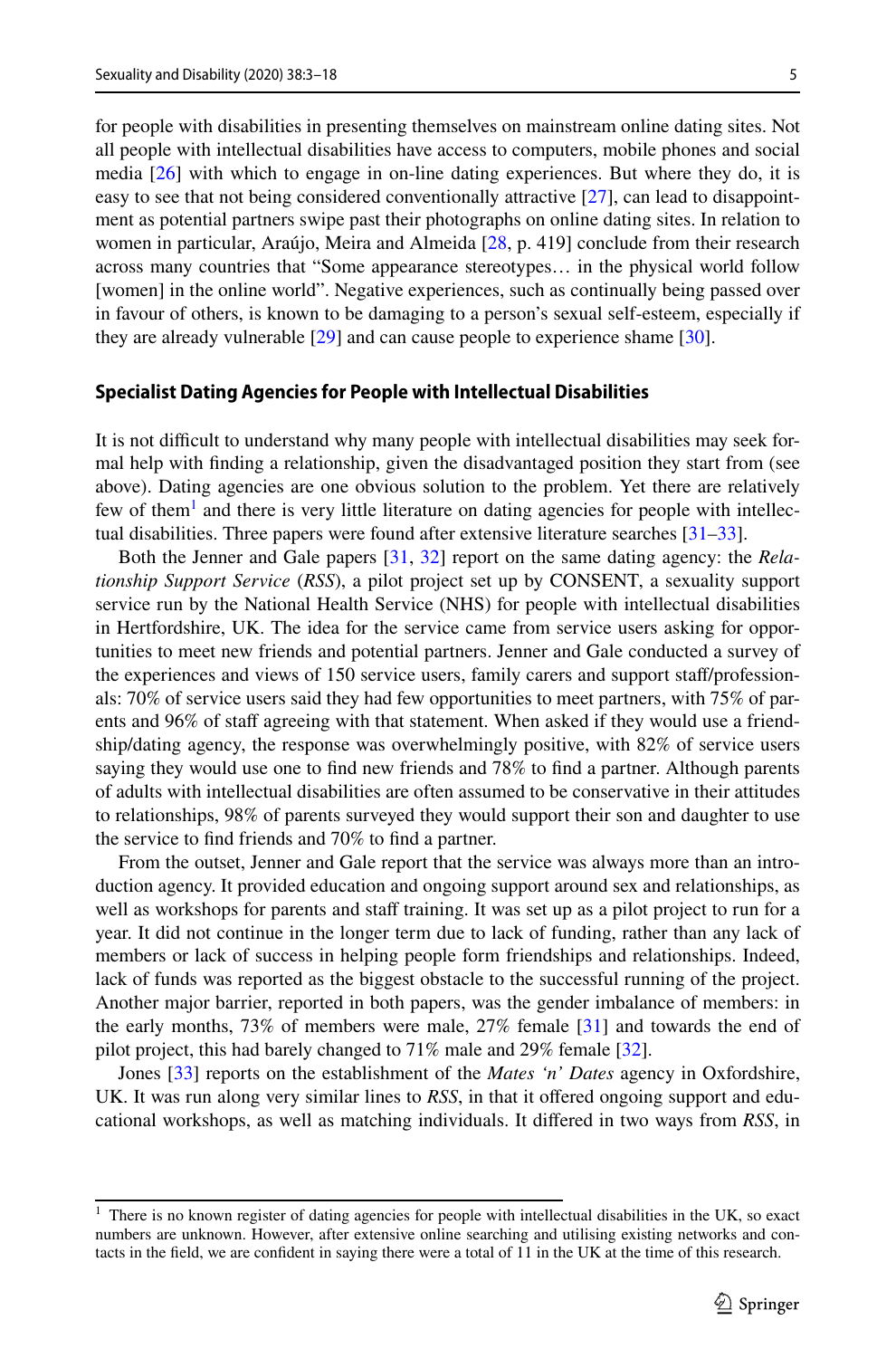that it also put on regular social events to bring people together and had a separate group called *Mingle* for people with intellectual disabilities who identifed themselves as lesbian, gay, bisexual or transgender (LGBT). Although exact numbers were not given, Jones also reports a gender imbalance in members, with far more men than women. *Mates 'n' Dates* was (and still is, over 12 years later) run by the charitable organization Guideposts Trust.

There is precious little written by people with intellectual disabilities themselves about their use of dating agencies, but Jones [34], one of the co-founders of the biggest specialist dating agency, *Stars in the Sky, London*, wrote about her motivation for setting up the agency, its successes and challenges. She writes from her own perspective of being a person with intellectual disabilities looking for love and struggling to fnd it. Fairman [35] also wrote very enthusiastically about the specialist dating agency model, describing and praising the work of *Stars in the Sky, London*, and hoping they would set up a branch in her own area, so she could join. In this paper, we include data concerning the views of people with intellectual disabilities using specialist dating agencies (see below).

#### **Method**

The data from dating agencies was collected for Study 1 of a programme of studies investigating support for adults with intellectual disabilities to form and maintain loving relationships. Other studies in the programme gathered data from 40 adults with intellectual disabilities and 40 family carers and support staf. Findings from the other studies are reported elsewhere [36, 37]. The whole research programme ran from October 2017–April 2019.

#### **Data Collection**

We conducted semi—structured in depth interviews, and collected a small amount of quantitative data, from workers in 10 specialist dating agencies in the  $UK<sup>2</sup>$  All participants were female and all but one were white. As well as their dating agency work, they had all had experience of intellectual disability services and/or an adult family member with an intellectual disability.

The interview schedule was devised specially for this research project (and is available on request). Questions were asked about the setting up of the service, funding sources, details of how it operated, who it provided a service to, safety and safeguarding concerns, biggest challenges, etc.

Ethical approval was given by the Social Care REC (Ref No 17/IEC08/0053). Study participants were recruited from those who expressed an interest in the project following awareness raising via statutory and voluntary organizations and social networks including the Supported Loving Campaign. In the wider study, which also involved people with disabilities, all of the study participants had capacity to consent, which was sought using information sheets and consent forms, with easy read versions (including the use of pictures) for people with intellectual disabilities. Confdentiality, anonymity and voluntariness were stressed to all participants before, and during the study. Mindful that some participants with intellectual disabilities might find it upsetting to talk about the difficulties they

 $2$  One agency was no longer operating, but the co-founder and former worker nevertheless agreed to participate in the research. Nine of the dating agencies were in England and one was in Scotland.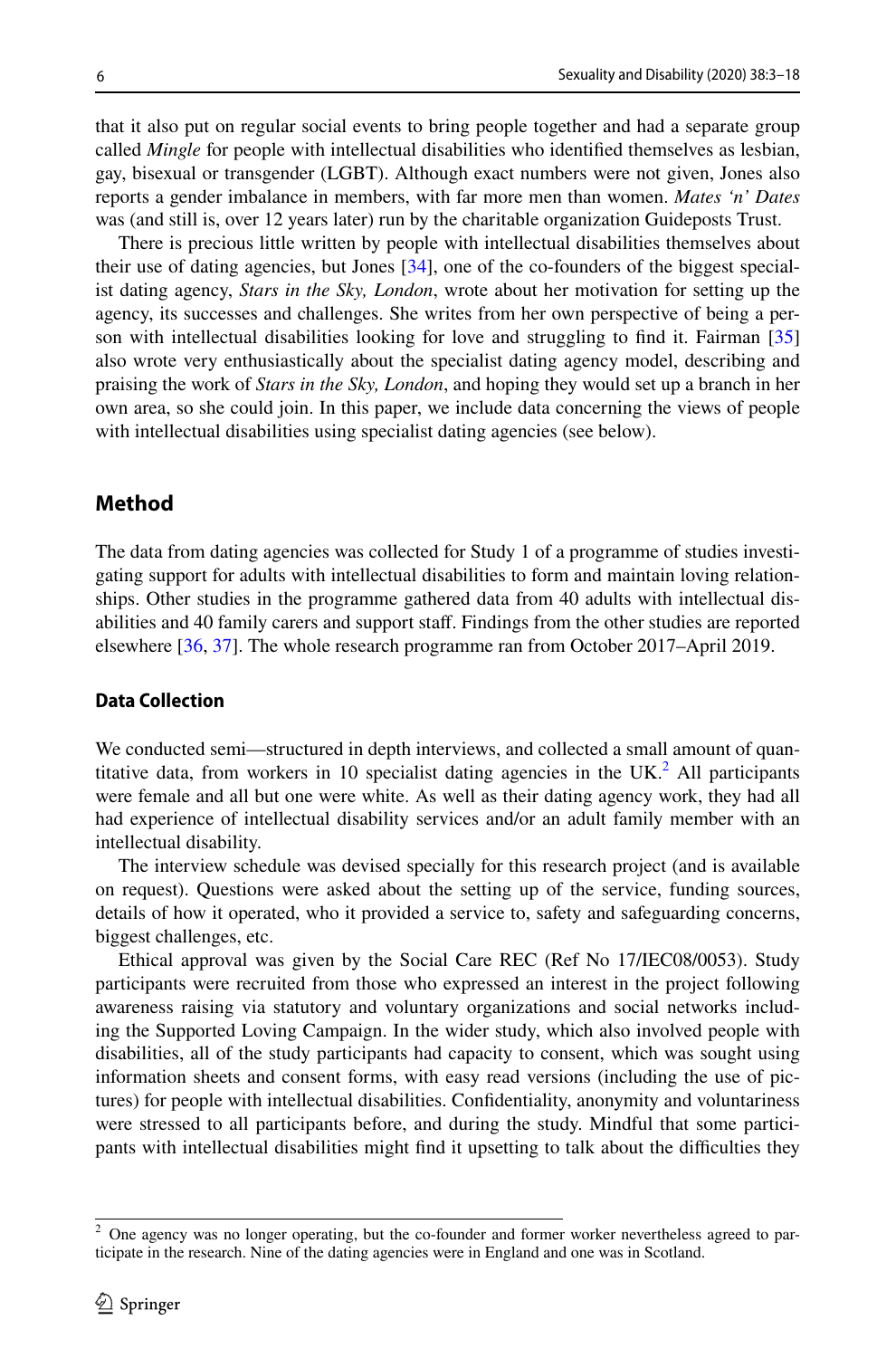experienced in fnding romantic relationships, we arranged for support to be in place for them if they felt they needed it, though in the event, none did.

#### **Data Analysis**

A thematic analysis was conducted on the qualitative data and some descriptive statistics were produced from the quantitative data. Each transcript was read repeatedly to ensure familiarity with the data, then a line by line analysis and initial coding began. Codes were grouped into initial themes, which were in turn re-ordered into over-arching and sub themes (Braun and Clarke 2006). All transcripts were read and coded by two members of the research team independently, with a high level of agreement regarding codes and themes.

#### **Findings**

#### **Dating Agencies**

There was a high degree of similarity in the type of dating agency and the people they served (see Table 1). They did however, vary signifcantly in size, with membership numbers ranging from 40 to 600. The agency which had up to 600 at its peak, served the whole of London (and has since closed down). There was no overlap in members between the different agencies, as they were geographically widely spread across the UK.

The main funding streams for the agencies were the National Lottery Community Fund, $3$  charitable foundations, fundraising and membership fees, and a small amount of local authority funding.

Although difering in size, their aims and objectives were all the same i.e. to reduce social isolation by providing safe opportunities for people with intellectual disabilities to meet others for friendship and romance. All the agencies considered it important to ofer a personal service to their members: meeting with prospective members in person and spending time getting to know them and what they were looking for. Thus, none had adopted the model of online dating services.

As one would expect, safety was high priority. No agency accepted members without a disability, meaning that any person with an intellectual disability who was seeking a non-disabled partner would have to go elsewhere. All agencies required references from professionals who knew the person well before they would accept members. This was to ensure that the people were (a) who they said they were (i.e. that they did have intellectual disabilities) and; (b) that they did not pose any undue risk to others (e.g. through behaviors that were challenging and/or or criminal). Minor ofences, especially those committed some time ago, were not necessarily a bar to membership and would be considered on a case by case basis. However, all agencies said people who had committed sexual or violent ofences would not be accepted. A number of agencies pointed out that seeking references from professionals could be quite problematic, with lengthy delays holding up the progression of memberships, or professionals reluctant to provide references, as they were not sure what they should or should not disclose.

<sup>&</sup>lt;sup>3</sup> Formerly known as the Big Lottery Fund.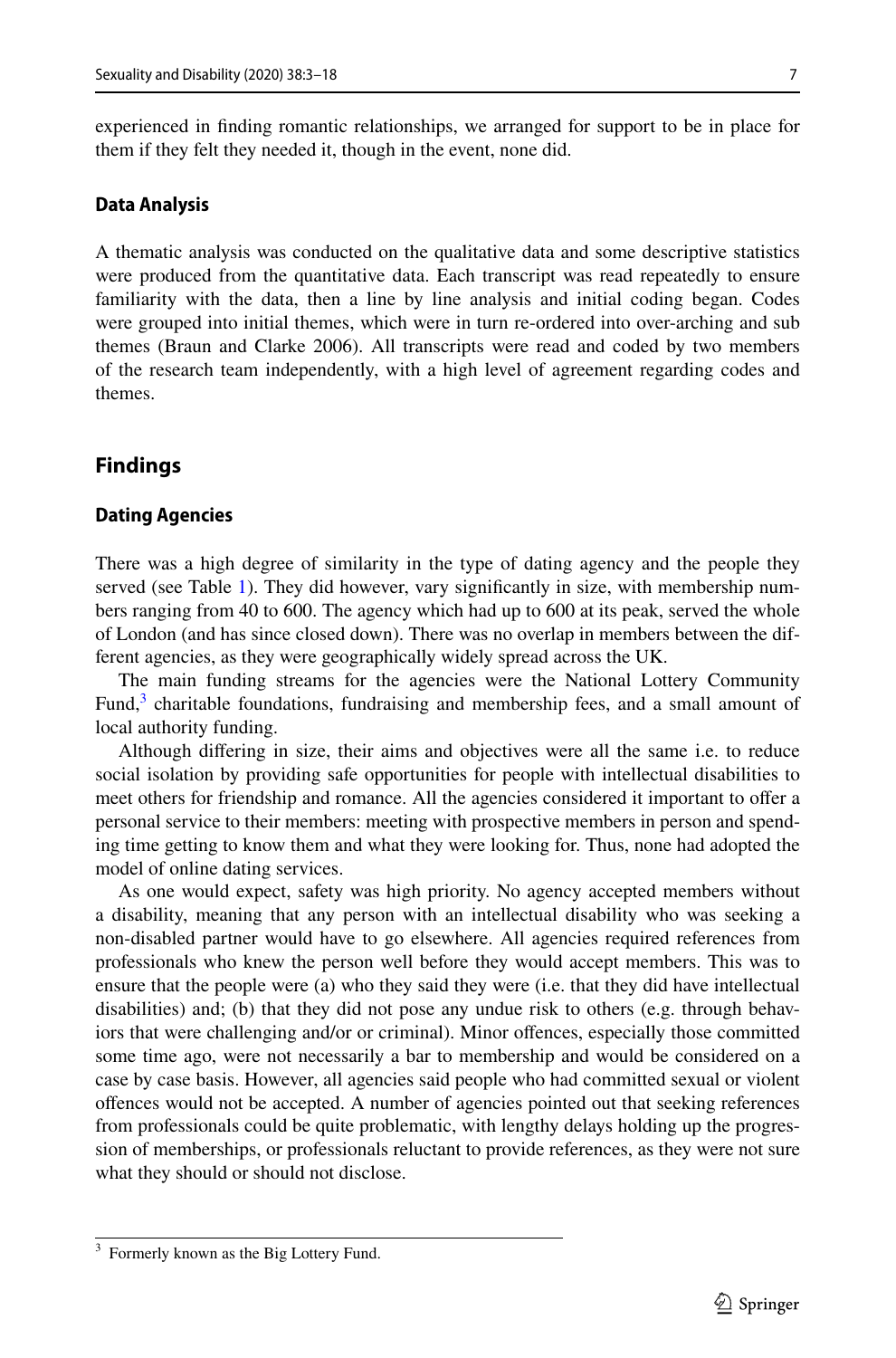|                    | Table 1 Profile of dating agencies         |                                                                   |                                                                                                                                                                                 |                                                                            |
|--------------------|--------------------------------------------|-------------------------------------------------------------------|---------------------------------------------------------------------------------------------------------------------------------------------------------------------------------|----------------------------------------------------------------------------|
|                    | Date agency started                        | Type of agency                                                    | Membership criteria                                                                                                                                                             | No. of members                                                             |
| Agency No. 1       | 2015                                       | Originally dating, now social<br>events only                      | Intellectual disabilities, 18+, live in local area                                                                                                                              | As dating agency 80 members, no mem-<br>bership required for social events |
| Agency No. 2       | 2009                                       | Friendships and dating                                            | Intellectual disabilities and/or autism, 18+, live in<br>local area                                                                                                             | Approx. 130-150 members                                                    |
| Agency No. 3       | 2017                                       | Dating, but through Singles nights<br>only, not a matching agency | Intellectual disabilities, 18+                                                                                                                                                  | Approx. 40 members                                                         |
| Agency No. 4       | 2007                                       | Friendships and dating                                            | Intellectual disabilities, 18+, live in local area                                                                                                                              | Approx. 250 members                                                        |
| Agency No. 5       | 2008                                       | Friendships and social group                                      | Intellectual disabilities, 18+                                                                                                                                                  | 287 members                                                                |
| Agency No. 6       | 2006-2016                                  | Friendships and dating                                            | Intellectual disabilities and/or autism, 18+                                                                                                                                    | During whole project fluctuated between<br>200 and 600 members             |
| Agency No. 7       | 2016                                       | Friendships and dating                                            | Intellectual disabilities and/or autism, 18+, live in<br>local area <sup>a</sup>                                                                                                | Approx. 40 members                                                         |
| Agency No. 8       | 2017                                       | Friendships and dating                                            | Intellectual disabilities and/or autism, 18+, live in<br>local area                                                                                                             | 68 members                                                                 |
| Agency No. 9       | 2007 (relaunched and<br>rebranded in 2016) | Friendships and dating                                            | Intellectual disability and/or autism or acquired<br>brain injury <sup>b</sup> , 18+, live in local area                                                                        | 96 members                                                                 |
| Agency No. 10 2007 |                                            | Friendships and dating                                            | Intellectual disabilities and/or autism, 18+, live in<br>local area                                                                                                             | Approx. 200 members                                                        |
|                    | bers have a intellectual disability".)     |                                                                   | "This agency stated that if someone had a physical disability only, they would "probably still let them join if they wanted to, although we would explain that most of our mem- |                                                                            |

<sup>b</sup>This agency stated that they did not accept members with physical disabilities only bThis agency stated that they did not accept members with physical disabilities only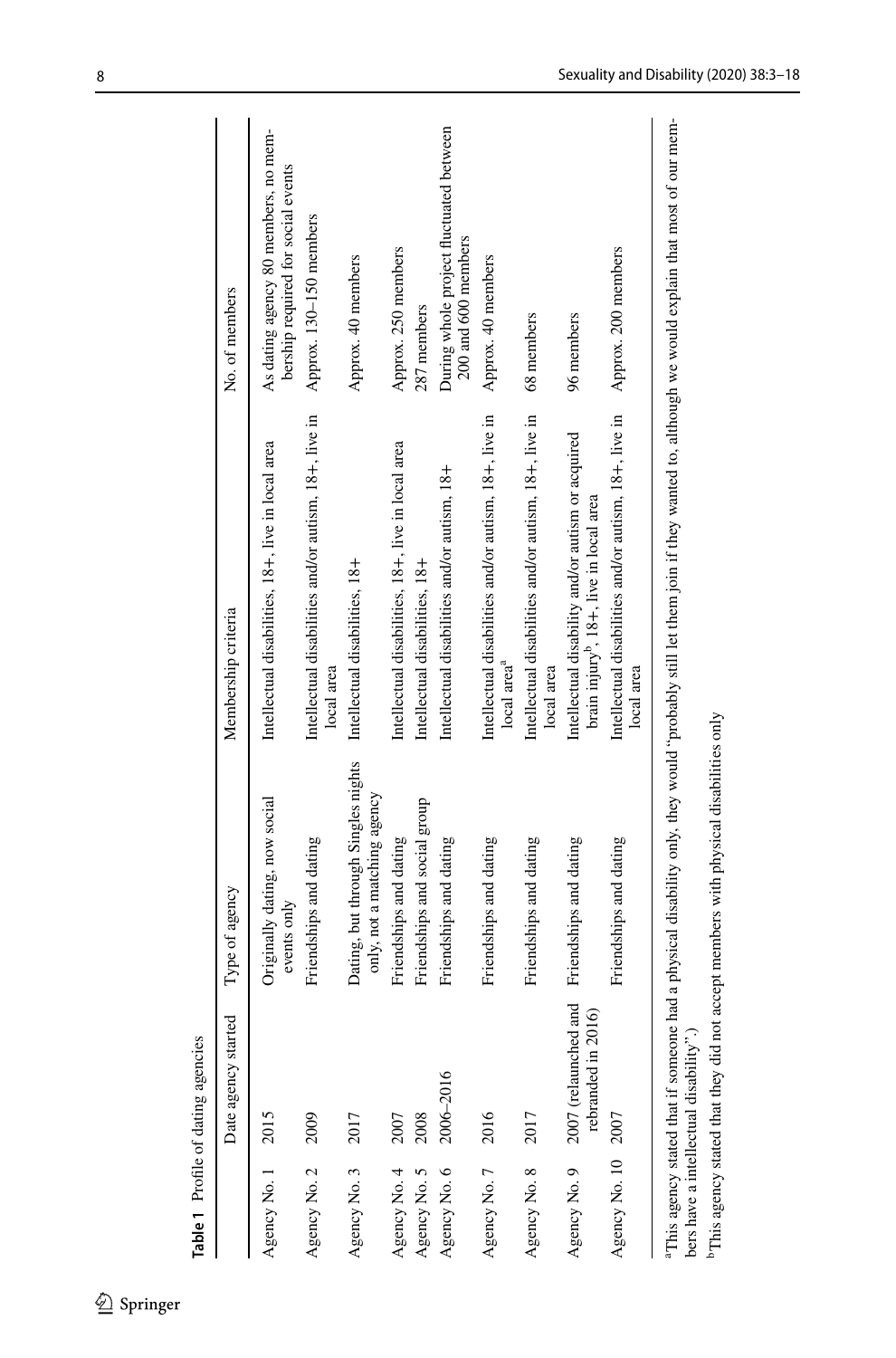In addition to seeking to screen out any inappropriate members, the agencies who matched people for dates (only No. 3 did not), all provided chaperones for the frst, or frst few, dates. Where members needed chaperoning in the longer term, one or two agencies were able to provide this, but others were not and tried to facilitate such arrangements from the members' own networks of support, including their families. Some agencies did not see this as problematic, although others did: "We don't think anyone should have to have a date with their parents there". (6)

Most agencies encouraged some level of involvement of family carers or support staf in their members' dating activities, as they recognized that often people needed emotional and practical help with arrangements, including travel. When people with intellectual disabilities still lived with their parents, or were in residential or supported accommodation, then agencies took the view that, as long as the member was in agreement, it was unrealistic and probably counter-productive to try to exclude parents and staf. However, a minority of agencies discouraged, particularly, parental involvement "because their beliefs or attitudes can heavily infuence the situation and not always in a good way" (2).

#### **Thematic Analysis**

The thematic analysis resulted in four main themes, each consisting of two sub-themes (Fig. 1).

#### **Gender Imbalance**

One of the biggest challenges to the smooth running of dating agencies was that they all had far more men than women joining them. This pattern applied across all 10 agencies, although one maintained a 50/50 gender split in membership by holding men on waiting list until sufficient numbers of women joined. The extent of the gender imbalance varied from the extreme 95% male/5% female to the somewhat more balanced 60% male/40% female. The most common level of imbalance was 66% male/33% female.

In terms of the two sub- themes which fed into this main theme of gender imbalance, one was general and one specifcally related to people with intellectual disabilities.



**Fig. 1** Main themes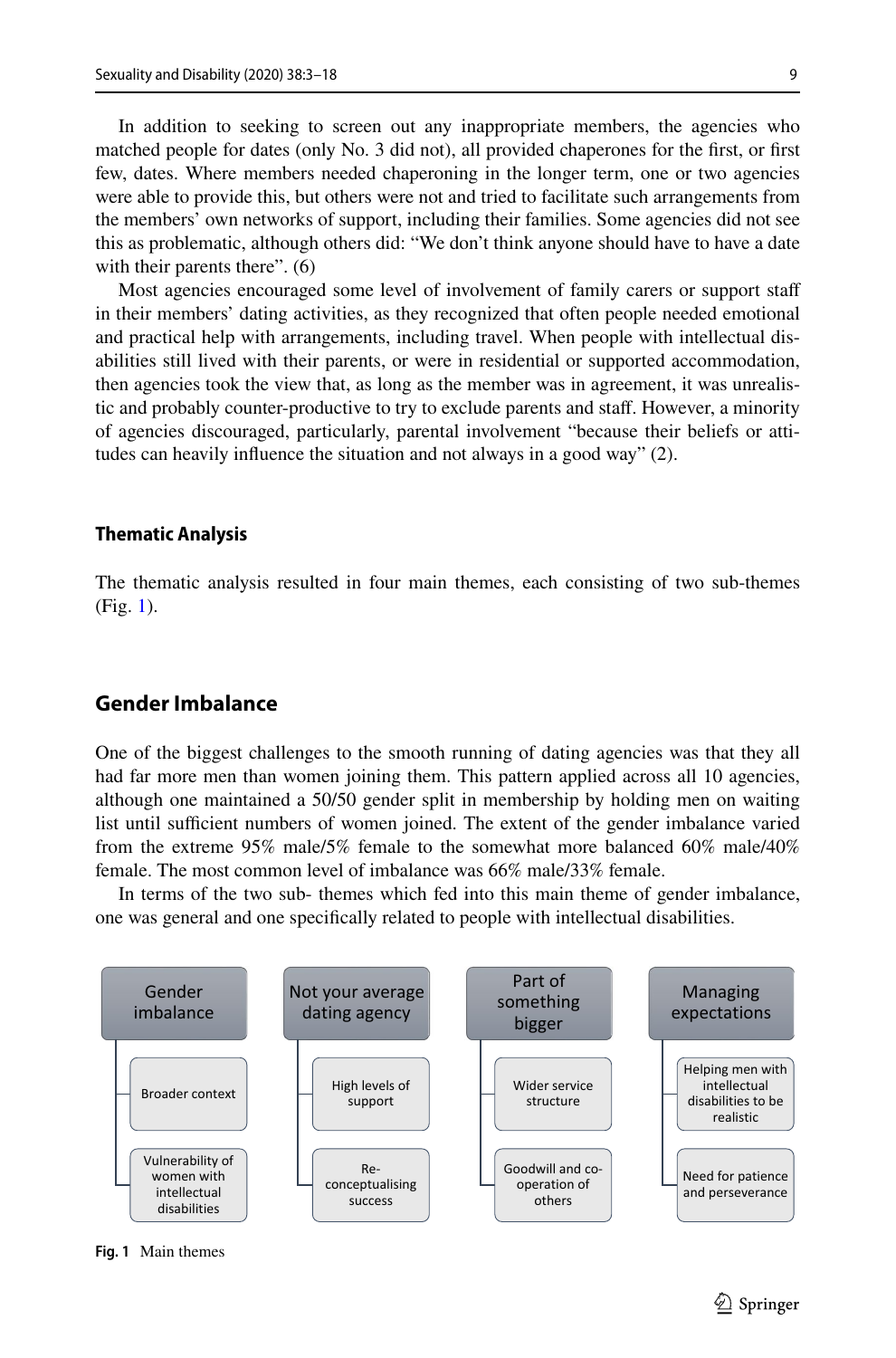#### **General Gendered Context for Dating**

The general theme raised by dating agency staff was their knowledge of the overall context for gender imbalance in dating agencies and sites. They believed, and evidence suggests they are right, that men outnumber women on many of the biggest dating sites, e.g. *Tinder*™ [38]. This pattern was also found in the traditional newspaper 'lonely hearts' advertisements which preceded online dating [39]. Researchers such as Jagger suggest this is because historically and culturally men have taken the initiative in romantic and sexual encounters and thus it is also the case when it comes to 'advertising' oneself for love. Not surprisingly, similar patterns are found amongst people with intellectual disabilities, since having an intellectual impairment does not eradicate gendered behavior. Indeed, it has long been argued that the opposite is the case, with both men and women with intellectual disabilities adopting sometimes quite rigid gendered stereotypes [40, 41]. Interviewees frequently mentioned diferences in male and female sexuality as a reason for the higher numbers of male members in dating agencies. For example:

Sexual desire is more overt in men, they are more forthcoming about wanting a sexual relationship (3)

Male sexuality is more of an obvious need. Very few women came looking for relationships, most were looking for friendships. (6)

#### **Vulnerability of Women with Intellectual Disabilities**

The second sub-theme, which related specifcally to people with intellectual disabilities, concerned the vulnerability of women with intellectual disabilities to sexual exploitation and abuse. Research evidence confrms the widespread belief in society that women generally, and those with intellectual disabilities specifcally, are at heightened risk of sexual abuse compared to male peers [42]. Consequently, both support staff and family carers feel girls and women with intellectual disabilities need more protection, and a lower level of sexual freedom, than boys and men [43, 44]. Service providers also feel pressured to prioritize safeguarding over all other outcomes, despite the fact that some level of experimentation and positive risk‐taking is required for healthy development and transition to adulthood [45]. Fears about women with intellectual disabilities potentially being abused during the dating process were reported to us by many of the dating agency staff when they were asked to explain the lower number of female members:

I think the main reason there were less girls was because the families were overprotective of them (1)

Reasons for gender imbalance? … A lot of the women have had previous abusive relationships. (3)

The men are more like gung-ho, they know what they want, they are happy to get out there and the parents have been more supportive. With women …yeah, parents are defnitely more protective of the women. (8)

Faced with the gender imbalance in members, most agencies had tried to overcome this by ofering membership fee discounts or even free membership to women, putting on events to specifcally attract women ('Ladies nights"), approaching local groups for women with intellectual disabilities. These had very limited or no efect, membership remained imbalanced and this led to male members getting frustrated at the length of time it took to fnd them a date.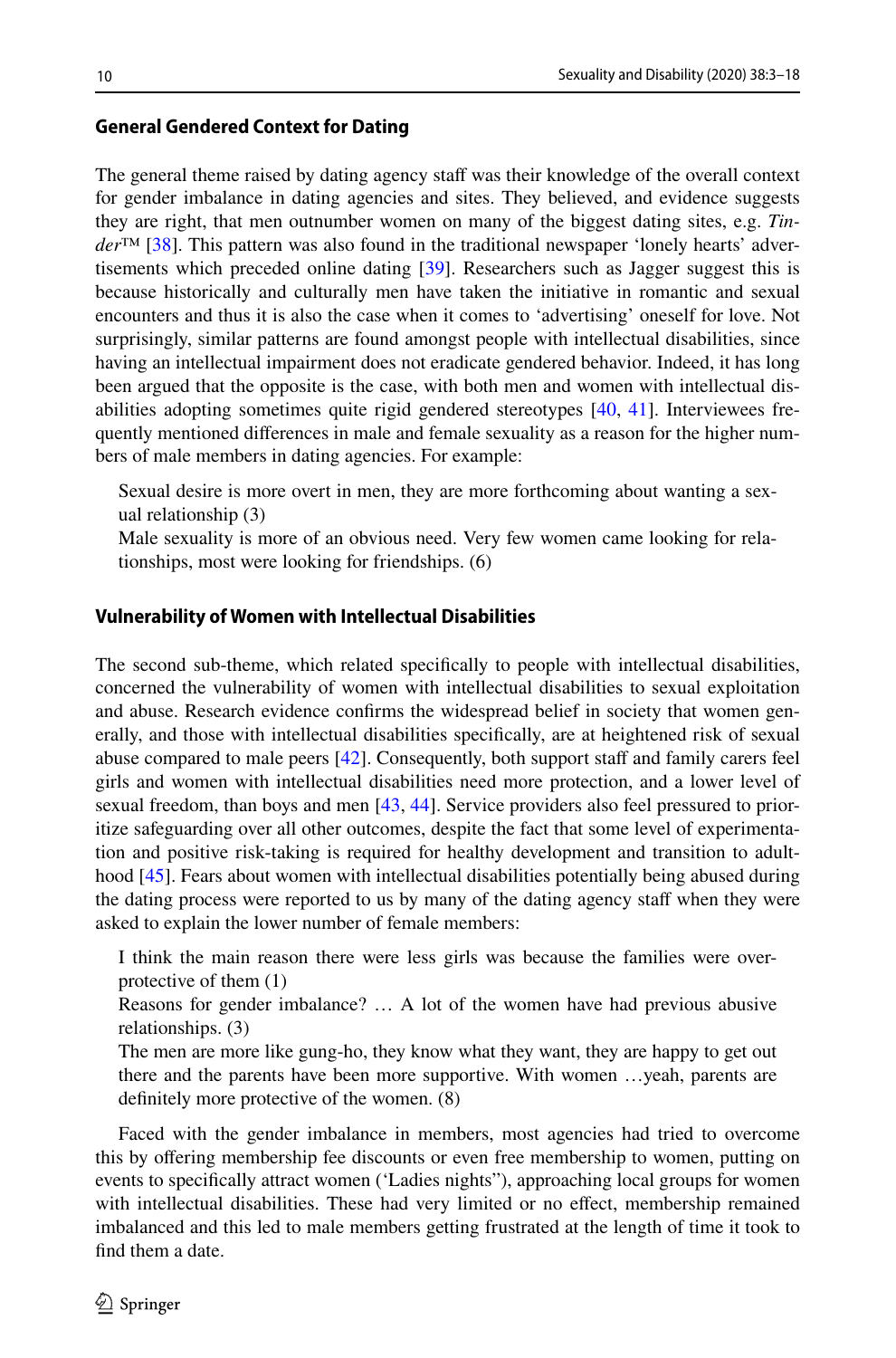#### **"Not Your Average Dating Agency"**

#### **High Levels of Support**

The second main theme related to the diferences between specialist agencies for people with intellectual disabilities and mainstream ones. These agencies all gave far more support to people than a mainstream dating service would, both at the matching stage and ongoing support throughout relationships. People were ofered personal support before dates, to help them prepare, during initial dates (through chaperones to provide support and build confdence) and after dates in both the short and long term. In fact, many of the agencies reported that individuals and couples who had met through their agency may return months, sometimes years later, for ongoing relationship support.

The agencies also provided educational workshops on many topics relating to sexuality and relationships as well as a very wide range of social opportunities for their members including: discos; Karaoke nights and formal balls (e.g. at Christmas or Valentine' Day); music festivals and camping trips; bowling; theatre trips; performing arts events and everything in between.

This level of support led to people with intellectual disabilities experiencing a great sense of loyalty to the dating agencies. The men and women with intellectual disabilities in our wider study reported seeing the dating agencies as organizations they really identifed with and belonged to:

Before I joined [agency no. 9] I was more like...shut off from the world really. Now, I feel like I belong here.

Joining [agency no. 7) is the best thing I've ever done.

The feeling of being accepted, respected and valued within an organization has been found elsewhere (in relation to self-advocacy groups) to be highly signifcant in terms of a creating a sense of belonging [46].

#### **Re‑Conceptualising Success**

Mainstream dating services commonly promote themselves by stating the number of successful long-term relationships and marriages they have helped to create. However, in terms of these traditional markers of success for dating agencies, as Table 2 shows, numbers for these were quite modest for the specialist dating agencies:

Whilst these fgures may appear relatively disappointing, one striking aspect of our fndings was that the agencies had a much broader, and more fuid, defnition of success than just marriages or long term relationships. They included in their 'success rate' people who may never have had a date, but who may have made a friend. They included people who developed a social life after joining, when they had previously been socially isolated. Some social events run by dating agencies attempted to diferentiate themselves from other social events by deliberately incorporating elements to bring people closer together e.g. at Karaoke nights songs had to be sang in a duet. They included those people whose confdence had grown since becoming members. This broad defnition of success is entirely justifed in the context of the primary aim of all the agencies being to reduce social isolation and provide opportunities for friendship and romance.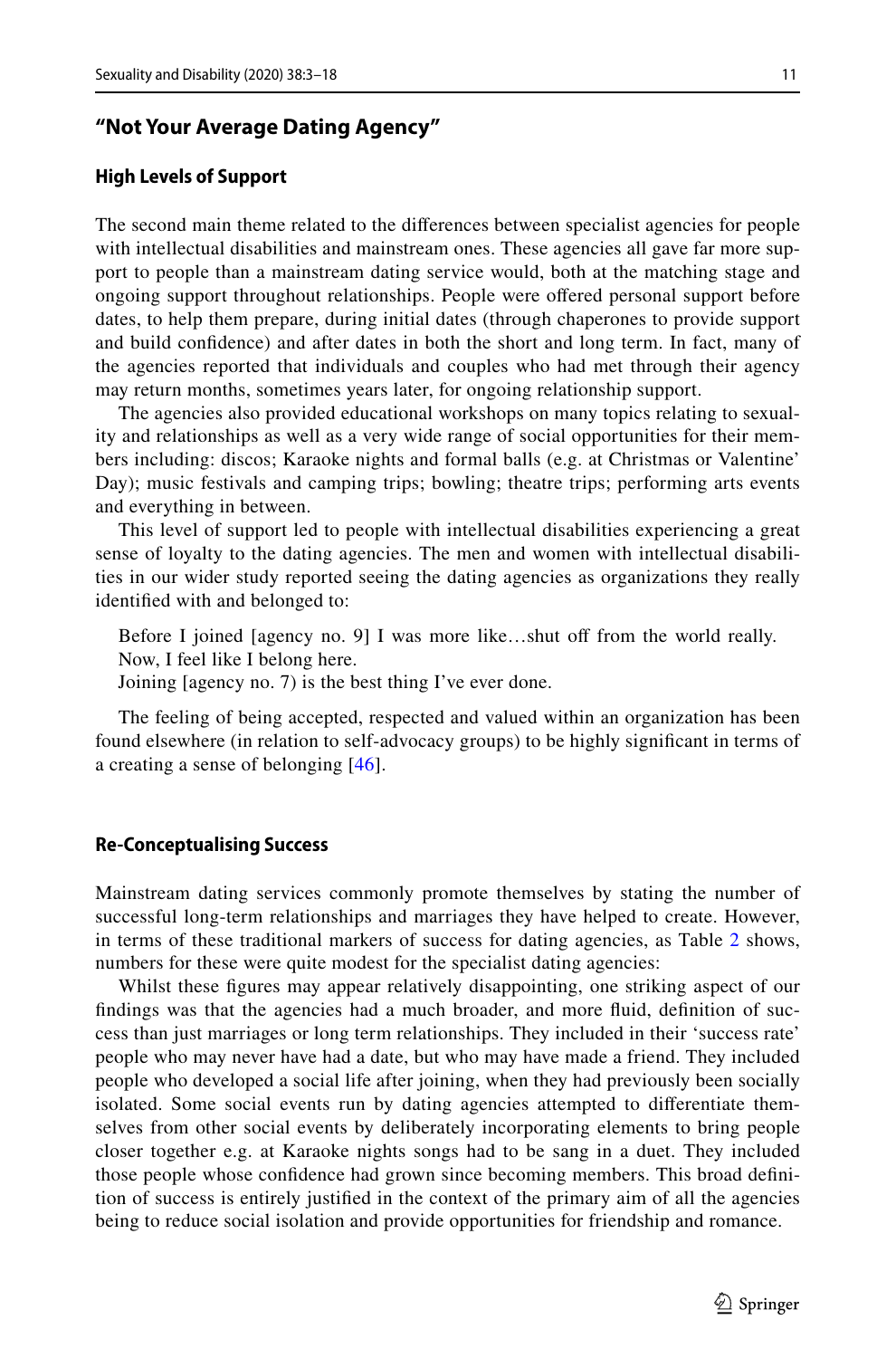|                          | How many long term relationships they have helped to create |
|--------------------------|-------------------------------------------------------------|
| Agency No. 1 (2015–2016) |                                                             |
| Agency No. 2 (2009–)     | 7 (3 marriages, 3 engagements, 1 long term relationship)    |
| Agency No. 3 (2017–)     | $\overline{0}$                                              |
| Agency No. $4(2007-)$    | 10                                                          |
| Agency No. 5 (2008–)     | 1 (engagement)                                              |
| Agency No. 6 (2006–2016) | 30 (including 4 marriages and 1 gay blessing service)       |
| Agency No. 7 (2016–)     | 4                                                           |
| Agency No. 8 (2017–)     | 5                                                           |
| Agency No. 9 (2007–)     | 10 (including 2 marriages)                                  |
| Agency No. $10(2007)$    | 5 (including 4 marriages)                                   |

**Table 2** Long term relationships

#### **Part of Something Bigger**

#### **Wider Service Structure**

The third main theme relates to the organizational structure of the agencies. It appeared to be an important factor that agencies were part of a bigger organization. Only two of the agencies (Nos. 1 and 8) were independent entities and both were set up by family members concerned about the lack of safe dating opportunities for their relative. One of them ceased the dating side of its work after a year and subsequently concentrated solely on social events. The other had set out to cover the whole of London and subsequently had to scale back to focus on one part of the city. This agency had a complicated fee structure and was one of the two most expensive agencies in the study. It seemed to be inherently more difficult for these standalone dating agencies to operate; neither were seeking to be proft making, but even covering their costs was problematic, as they could not charge high fees due to the vast majority of their client base being people with intellectual disabilities on low incomes.

#### **Goodwill/Co‑operation of Others**

The remaining eight agencies were all affiliated to, or run by charity or  $3<sup>rd</sup>$  sector organizations. This proved to be very important, as these wider organizations not only funded the agencies to some extent, but also provided a lot of support 'in kind' particularly office space, help with fundraising and some running costs. This was important because it freed up the agency staf to concentrate on their core mission i.e. to support people with intellectual disabilities to fnd dates and develop relationships. All ten agencies emphasised that they relied a lot on the goodwill, co-operation and support of either their umbrella organization and/or other supportive services.

#### **Managing Expectations**

The fnal main theme related to managing expectations and there were two sub-components of this.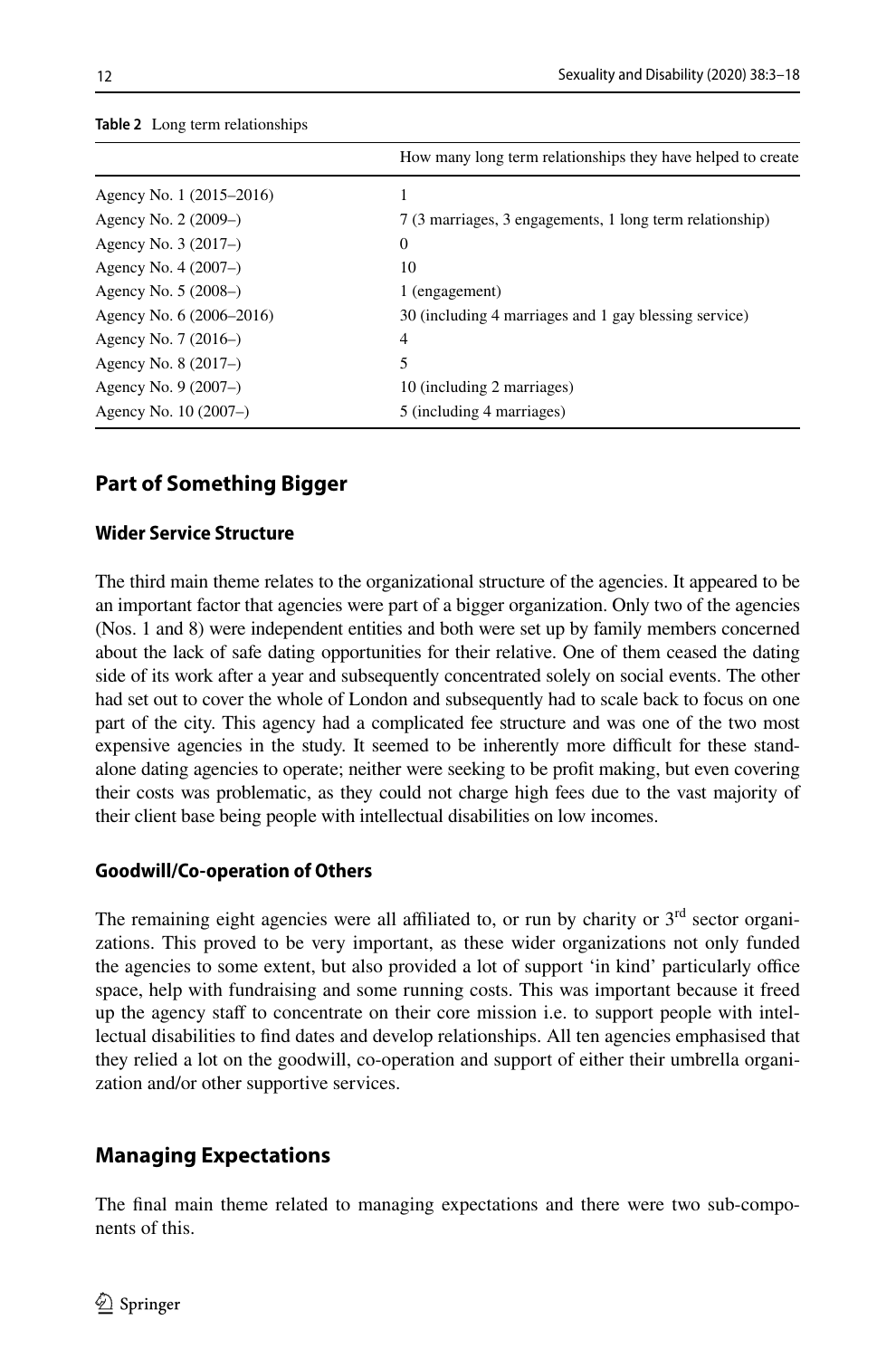#### **Helping Men with Intellectual Disabilities to be More Realistic**

Elsewhere in the specialist dating agency literature it has been noted that some men with intellectual disabilities were "exacting in their requirements", indeed unrealistic, when it came to women they wanted to meet [33, p. 12] and we found the same in this research. Agencies reported that often, men would have unrealistic ideals of what their date should look like:

The men all wanted a Bay Watch girl. (1) They have a picture in their head about the perfect person they want to meet. (7)

Agency workers reported having to spend time working sensitively with such members to help them understand that by being so specifc about what they were looking for, they were inevitably limiting their options and setting themselves up for disappointment. The men had to be helped to understand that the agency simply could not provide what they were looking for: "We don't have a magic box of girls they can choose from." (10)

#### **Need for Patience and Perseverance**

The second way in which agencies had to help people manage their expectations was by helping people understand that it can take a long time to fnd the right person and not to expect instant success. Agencies found that when people with intellectual disabilities were unused to dating, they may expect to fall in love with the frst person they meet and were disappointed when this did not happen or when their feelings were not reciprocated. Agencies had to sometimes work hard with individuals to help them understand that fnding the right person can take some time and not to give up too easily: "When people don't have any experience, they just don't know how relationships work—it's understandable…that knowledge can only really come from experience" (8)

#### **The Views of People with Intellectual Disabilities About Dating Agencies**

As stated above, in another study in the wider research programme, we interviewed 40 adults with intellectual disabilities about their experiences, expectations and hopes around love and romance with part of the interview focusing on how they viewed dating agencies. We report on the relevant findings regarding dating agencies here.

Only one-third of our sample had any experience of dating agencies, therefore the data is small, but nevertheless important.

The views of people with intellectual disabilities on mainstream dating were universally negative, with actual agencies being described as being far too expensive and not really helping individuals: "*All they are interested in is getting your money*." Some people had tried mainstream speed dating and found that it had not worked for them: "*You have to be really, really quick, it was like a job interview…it didn't work, because it takes me about half an hour to get my words out*."

None of those who had tried online dating had positive experiences:

They used to pick on me. They saw my picture and they was playing a game with me…internet dating is not a good place, you get people looking for sex, you get people looking to take the mickey out of you…it was extremely bad, I think it's full of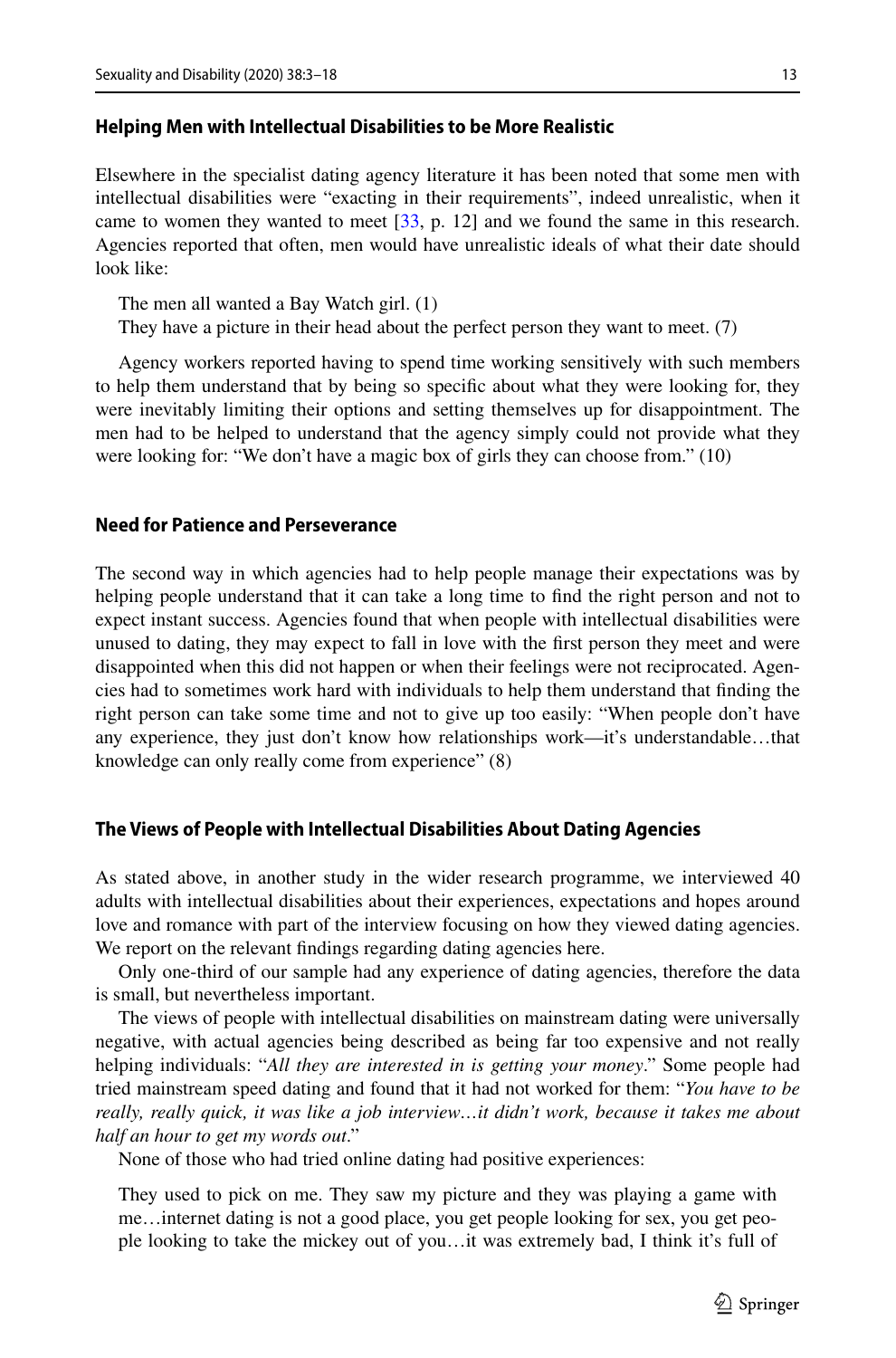weirdos out there.

I have been on Tinder, but I didn't have a very good experience. This guy said he liked me and all that, then he started to send me pictures of his you-know-what.

There was particular concern that online, you never really knew who were talking to, whether they were trustworthy and therefore the general consensus was that it was very risky:

You never know if they're going to be a paedophile or a murderer It could be somebody pretending to be somebody else.

The low self-esteem of some people with intellectual disabilities was also evident, as some participants expressed beliefs that a 'normal' person would not be attracted to them. Therefore they thought there was something suspicious about anyone who said they were:

I'm thinking…why would those girls want to meet me? I mean, they can fnd a better date than me.

Why would…there's always a little bit of a question mark over someone who is interested in someone with that has a learning disability.

However, when it came to their experience of using specialist dating agencies for people with intellectual disabilities, the picture was quite diferent. Most of our sample were very positive, both about the social events they went to, but also the one-to-one dates. In particular, people spoke about appreciating the chaperones they had for their frst few dates ("*I just felt like I was safe, knowing she was there if anything went wrong*") and about the ongoing advice and support they received regarding relationships.

It was also clear that some people appreciated knowing they would be matched for a date with another person with a disability and this gave them reassurance that they would fnd acceptance rather than rejection:

If they're like me, then I'm happy to give it a go

I want to fnd someone who will accept my disability and if they've got one themselves, then they will.

However, there were some dissenting voices and these were people who were frustrated by having to wait a long time to be matched for a date and those who felt they had been matched with people less able than themselves.

#### **Discussion**

There is very little extant literature with which to compare our fndings, but that which does exist [31–33], reports fndings very much in line with those reported here. This is despite a period of some 10–13 years having passed since the previous research studies were published. Areas of commonality in fndings relate to the gender imbalance and the wide ranging nature of relationship support offered to people with intellectual disabilities.

Although gender issues emerged as a very strong fnding in this research, there are other equality and diversity issues to consider. All the agencies were, in principle, inclusive to *all* people with intellectual disabilities, though in practice most had very few LGBT members. This meant that it was very difficult to match LGBT people for dates, which was obviously frustrating for them. Some agencies sought to support their LGBT applicants or members by referring them elsewhere, though all acknowledged that mainstream LGBT groups were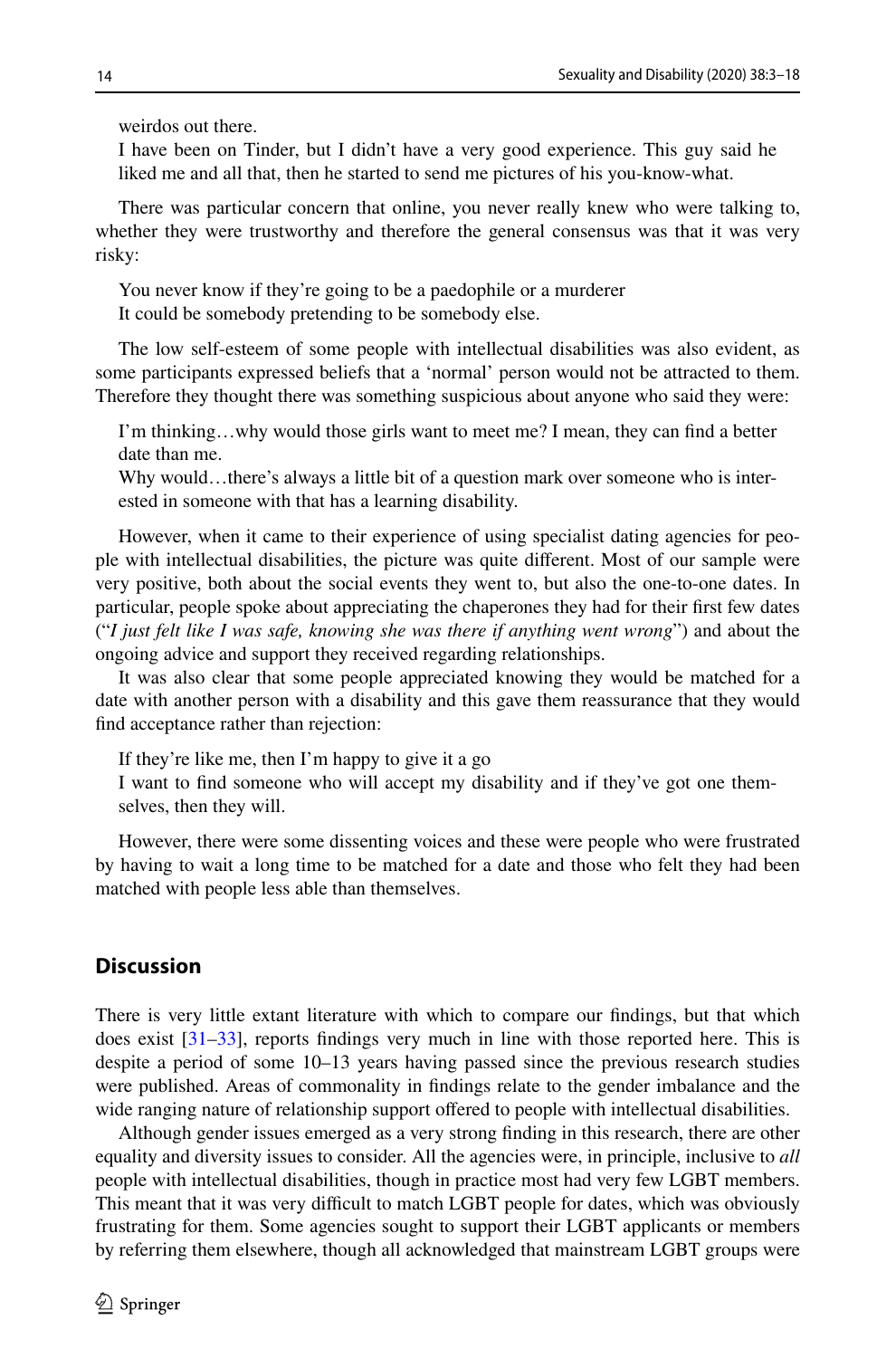unlikely to ofer the levels of support people with intellectual disabilities needed. Some agencies had set up separate social and support groups for people with intellectual disabilities who identifed as LGBT, which they reported were successful and popular with members. However, these LGBT groups were reported to be most frequently used by male members, with women very much in the minority [see also 46].

Similar to the above, whilst in principle the dating agencies were open to people of all ethnic and cultural backgrounds, only the two based in London had an ethnically diverse membership. The other eight agencies had an overwhelmingly white British membership, despite eforts to recruit members from more diverse communities. In one area (Yorkshire, UK) an alternative social group for adults with intellectual disabilities from South Asian communities has been formed. *Hum Tum* describes itself as a culturally-sensitive alternative to existing friendship projects for people with intellectual disabilities, one which recognizes the cultural and religious preferences of its members by holding male-only and female-only events at venues that do not serve alcohol.

Whilst all the agencies were open to all people with intellectual disabilities over the age of 18, the age profles of their members tended to be younger, with the majority of agencies reporting that most members were in early to middle adulthood (18–44 years). Only a minority of agencies reported having a good number of members in the 45–60 age range and only a very few members over the age of 60 were reported. This is perhaps not surprising, but does suggest the relationship needs of the over 45 s may be being neglected and agencies may need to be pro-active in making sure they attract and meet the needs of the older age group.

Though not usually thought of as an equality or diversity issue, we certainly found there were particular issues for people with intellectual disabilities who lived in rural areas. All the agencies outside of London covered large geographical areas, sometimes whole counties. The disadvantages faced by people with intellectual disabilities living in rural areas were clear and related largely to poor or non-existent public transport, which made it very difficult for them to broaden their social and relationship horizons.

#### **Limitations**

This research had limitations, as all studies do. Firstly, it is not an independent evaluation of the dating agency services, but rather relies on self-reports from those people who ran (and used) them, thus there may be unknown biases. Secondly, it is limited to one country, the UK, and diferent results may have been found from dating agencies in other countries. Nevertheless, it does give the frst overview of why and how such services operate and so will hopefully encourage others to explore the model.

#### **Conclusion**

With the rise of online dating, the stigma which was once attached to using a 'lonely hearts' advert, a dating site or agency has largely disappeared [47]. Whilst informal support from family, friends and support staff is obviously important, dating agencies, as a model of formal relationship support for adults with intellectual disabilities also have a clear role.

Indeed, we argue in this paper that dating agencies for people with intellectual disabilities are an important counter-balance to some of the negative and infantilising attitudes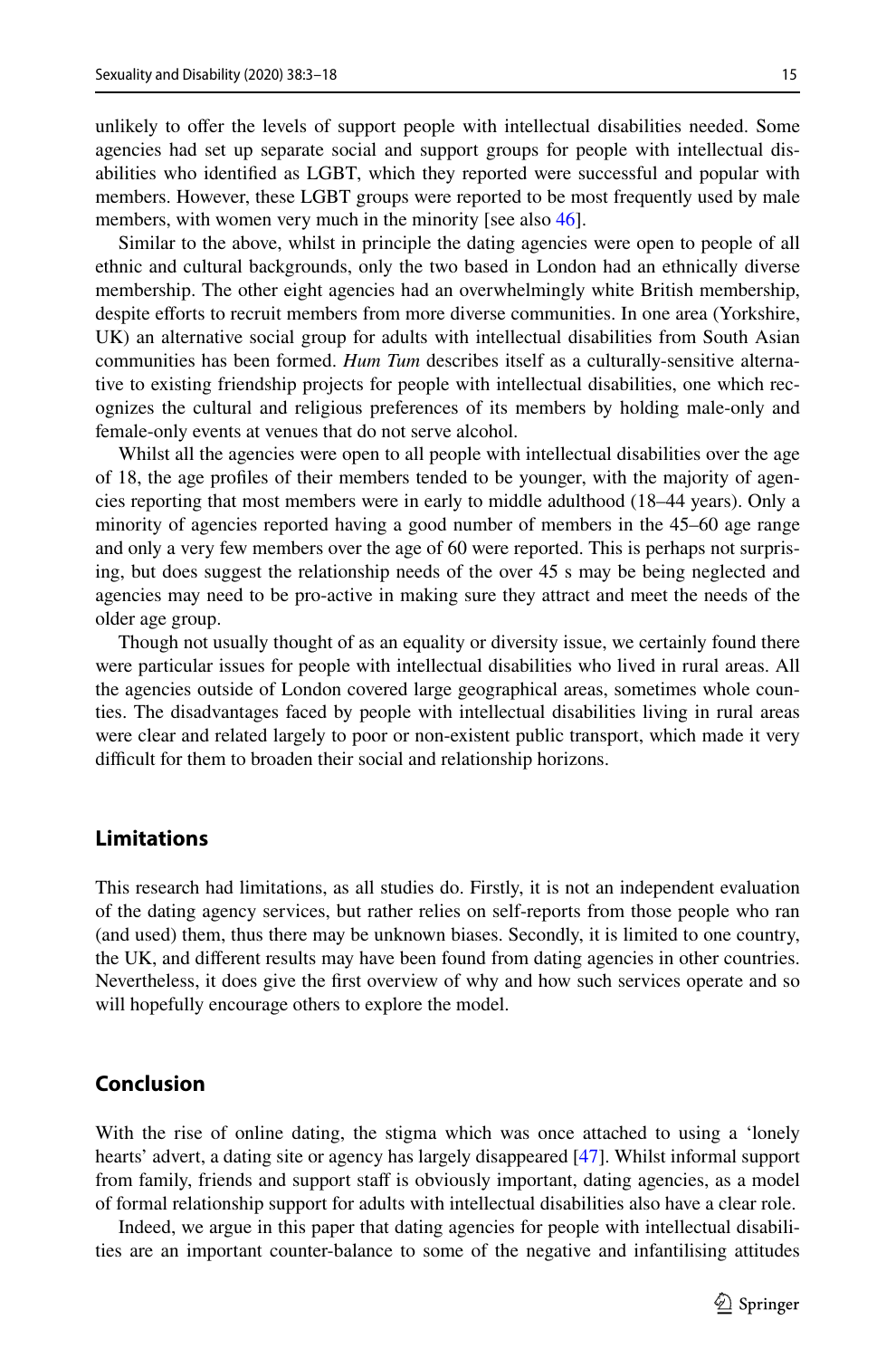which still exist towards people with intellectual disabilities. They can, and do, help people with intellectual disabilities achieve valued social roles as adults in their own communities through making friends, fnding partners and living an 'ordinary' life.

The authors are aware that in promoting a segregated service, they are going against the policy and practice thrust of integrating people with intellectual disabilities into mainstream services, which is not something to be done lightly. However, this recommendation is in response to the lived experience of people with intellectual disabilities in the world as it is, rather than the world as we would like it to be. One of the few other authors to write about dating agencies for people with intellectual disabilities concluded that:

The Dating Agency movement is going right against this philosophy [of inclusion]. According to the logic of normalisation, pressure should be put on mainstream dating agencies, night clubs and other services for sex and romance to accommodate the needs of people with learning disabilities. But this is not going to happen and there is a great challenge for service providers when individuals ask to live aspects of life in a segregated rather than 'socially included' way [46, p. 19].

Jones came to the above conclusion after hearing, as we did, from people with intellectual disabilities that mainstream dating options rarely worked out well for them, often costing them a great deal of money and risking their dignity and safety [33].

Most people with intellectual disabilities are aware that they have intellectual disabilities and they are aware that other people tend to view them negatively  $[47]$ . It is not surprising then that many people with intellectual disabilities positively want to use a specialist dating service, where they stand less chance of being ridiculed, insulted, or ignored.

**Acknowledgements** This paper presents independent research funded by the National Institute of Health Research (NIHR) School for Social Care Research.

**Data Availability** The research project reported here has produced a video freely available to all. Its aim is to inspire social care practitioners to consider setting up a dating agency themselves. The video features existing dating agency service providers and people with intellectual disabilities who have used their services. It can be viewed here [https://vimeo.com/336573029.](https://vimeo.com/336573029) A more general video made for, and with, people with intellectual disabilities discussing how important relationships are for them is available here [https://vimeo](https://vimeo.com/332887161) [.com/332887161.](https://vimeo.com/332887161)

#### **Compliance with Ethical Standards**

**Confict of interest** All Authors declares that they have no confict of interest.

**Ethical Approval** Ethical approval was given by the Social Care REC Ref No 17/IEC08/0053.

**Open Access** This article is licensed under a Creative Commons Attribution 4.0 International License, which permits use, sharing, adaptation, distribution and reproduction in any medium or format, as long as you give appropriate credit to the original author(s) and the source, provide a link to the Creative Commons licence, and indicate if changes were made. The images or other third party material in this article are included in the article's Creative Commons licence, unless indicated otherwise in a credit line to the material. If material is not included in the article's Creative Commons licence and your intended use is not permitted by statutory regulation or exceeds the permitted use, you will need to obtain permission directly from the copyright holder. To view a copy of this licence, visit [http://creativecommons.org/licenses/by/4.0/.](http://creativecommons.org/licenses/by/4.0/)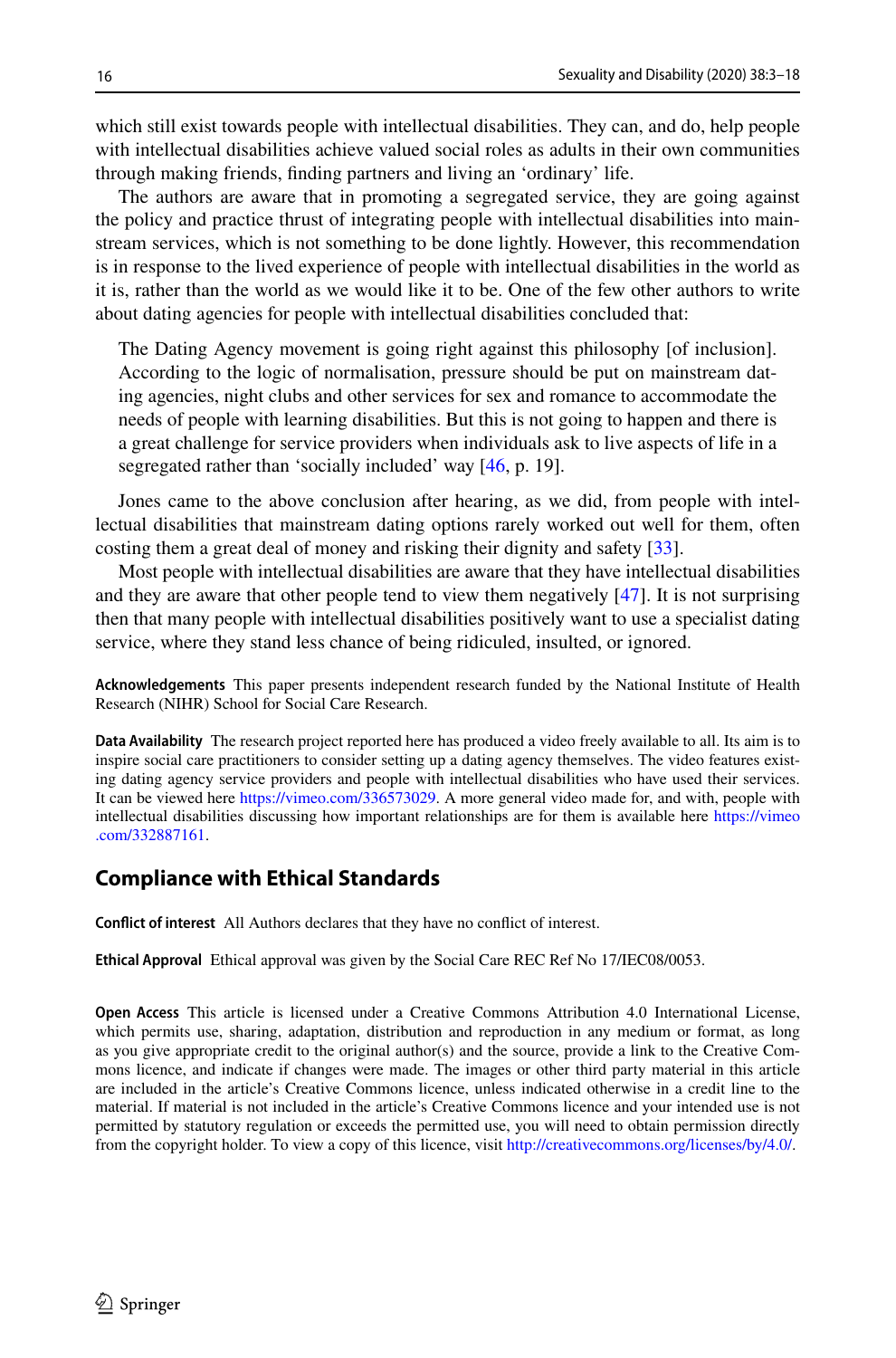#### **References**

- 1. Lesseliers, J.: A right to sexuality? Br. J. Learn. Disabil. **27**, 137–140 (1999)
- 2. Carson, I., Docherty, D.: Friendships, relationships and issues in sexuality, In: Race, D. (ed.) Learning disability—a social approach, pp. 139–153. Routledge, London (2002)
- 3. Kempton, W., Kahn, E.: Sexuality and people with intellectual disabilities: a historical perspective. Sex. Disabil. **9**(2), 93–111 (1991)
- 4. Jahoda, A., Wilson, A., Stalker, K., Cairney, A.: Living with stigma and the self-perceptions of people with mild intellectual disabilities. J. Soc. Issues **66**(3), 521–534 (2010)
- 5. Swango-Wilson, A.: Caregiver perceptions and implications for sex education for individuals with intellectual and developmental disabilities. Sex. Disabil. **26**(2), 75–81 (2008)
- 6. Box, M., Shawe, J.: The experiences of adults with learning disabilities attending a sexuality and relationship group: "I want to get married and have kids". J. Fam. Plan. Reprod. Health Care **40**, 82–88 (2014)
- 7. Taylor Gomez, M.: The S words: sexuality, sensuality, sexual expression and people with intellectual disability. Sex. Disabil. **30**(2), 237–245 (2012)
- 8. Alexander, N., Taylor Gomez, M.: Pleasure, sex, prohibition, intellectual disability, and dangerous ideas. Reprod. Health Matters **25**(50), 114–120 (2017)
- 9. Salt, E., Melville, C., Jahoda, A.: Transitioning to adulthood with a mild intellectual disability—young people's experiences, expectations and aspirations. J. Appl. Res. Intellect. Disabil. **32**(4), 901–912 (2019)
- 10. Ward, K.M., Atkinson, J.P., Smith, C.A., Windsor, R.: A friendships and dating program for adults with intellectual and developmental disabilities: a formative evaluation. Intellect. Dev. Disabil. **51**(1), 22–32 (2013)
- 11. Forrester-Jones, R., Carpenter, J., Coolen-Schrijner, P., Cambridge, P., Tate, A., Beecham, J., Woof, D.: The social networks of people with intellectual disability living in the community 12 years after resettlement from long-stay hospitals. J. Appl. Res. Intellect. Disabil. **19**(4), 285–295 (2006)
- 12. Sango, P.N., Forrester-Jones, R.: Intellectual and developmental disabilities, spirituality and religion: a systematic review 1990–2015. J. Disabil. Relig. **21**(3), 280–295 (2017)
- 13. Baines, S., Emerson, E., Robertson, J., Hatton, C.: Sexual activity and sexual health among young adults with and without mild/moderate intellectual disability. BMC Public Health **18**(1), 667 (2018)
- 14. Harfett, N., Turner, S.: Supporting people with learning disabilities to develop sexual and romantic relationships. National Development Team for Inclusion (NDTi). Available from [https://www.ndti.org.](https://www.ndti.org.uk/resources/publications/the-right-to-a-relationship) [uk/resources/publications/the-right-to-a-relationship](https://www.ndti.org.uk/resources/publications/the-right-to-a-relationship). Accessed 31 Jan 2020
- 15. Noy, D.: Matchmakers and marriage-markets in antiquity. Echos du monde classique: Classical Views **34**(3), 375–400 (1990)
- 16. Agrawal, A.: Cyber-matchmaking among Indians: re-arranging marriage and doing 'kin work'. South Asian Popul. Cult. **13**(1), 15–30 (2015)
- 17. Hobbs, M., Owen, S., Gerber, L.: Liquid love? Dating apps, sex, relationships and the digital transformation of intimacy. J. Sociol. **53**(2), 271–284 (2017)
- 18. Orosz, G., Tóth-Király, I., Bőthe, B., Melher, D.: Too many swipes for today: the development of the Problematic Tinder Use Scale (PTUS). J. Behav. Addict. **5**(3), 518–523 (2016)
- 19. de Vries, J.M.: Impact of self-descriptions and photographs on mediated dating interest. Marriage Fam. Rev. **46**, 538–562 (2010)
- 20. Powers, E.A.: Thirty years of research on ideal mate characteristics: what do we know? Int. J. Comp. Sociol. **21**, 109–118 (1971)
- 21. Feingold, A.: Gender diferences in efects of physical attractiveness on romantic attraction: a comparison across fve research paradigms. J. Pers. Soc. Psychol. **59**, 981–993 (1990)
- 22. de Vries, J.M., Swenson, L., Walsh, R.P.: Hot picture or great self-description: predicting mediated dating success with parental investment theory. Marriage Fam. Rev. **42**(3), 7–34 (2008)
- 23. Fine, M., Asch, A.: "Disabled Women: sexism without the Pedestal. J. Sociol. Soc. Welf. **8**(2), 233– 248 (1981)
- 24. Monteleone, R., Forrester-Jones, R.: "I honestly feel like I'm not there or something": a qualitative study of the experience of intellectual disability. J. Intellect. Disabil. Res. **60**(7–8), 710 (2016)
- 25. Bates, C., Terry, L., Popple, K.: Partner selection for people with intellectual disabilities. J. Appl. Res. Intellect. Disabil. **30**(4), 602–611 (2017)
- 26. White, P., Forrester-Jones, R.: Valuing e-inclusion: social media and the social networks of adolescents with intellectual disability. J. Intellect. Disabil. (2019).<https://doi.org/10.1177/1744629518821240>
- 27. Gerschick, T.: The body, disability, and sexuality. In: Seidman, S., Fischer, N., Meeks, C. (eds.) Handbook of the New Sexuality Studies. Routledge, London, New York (2006)